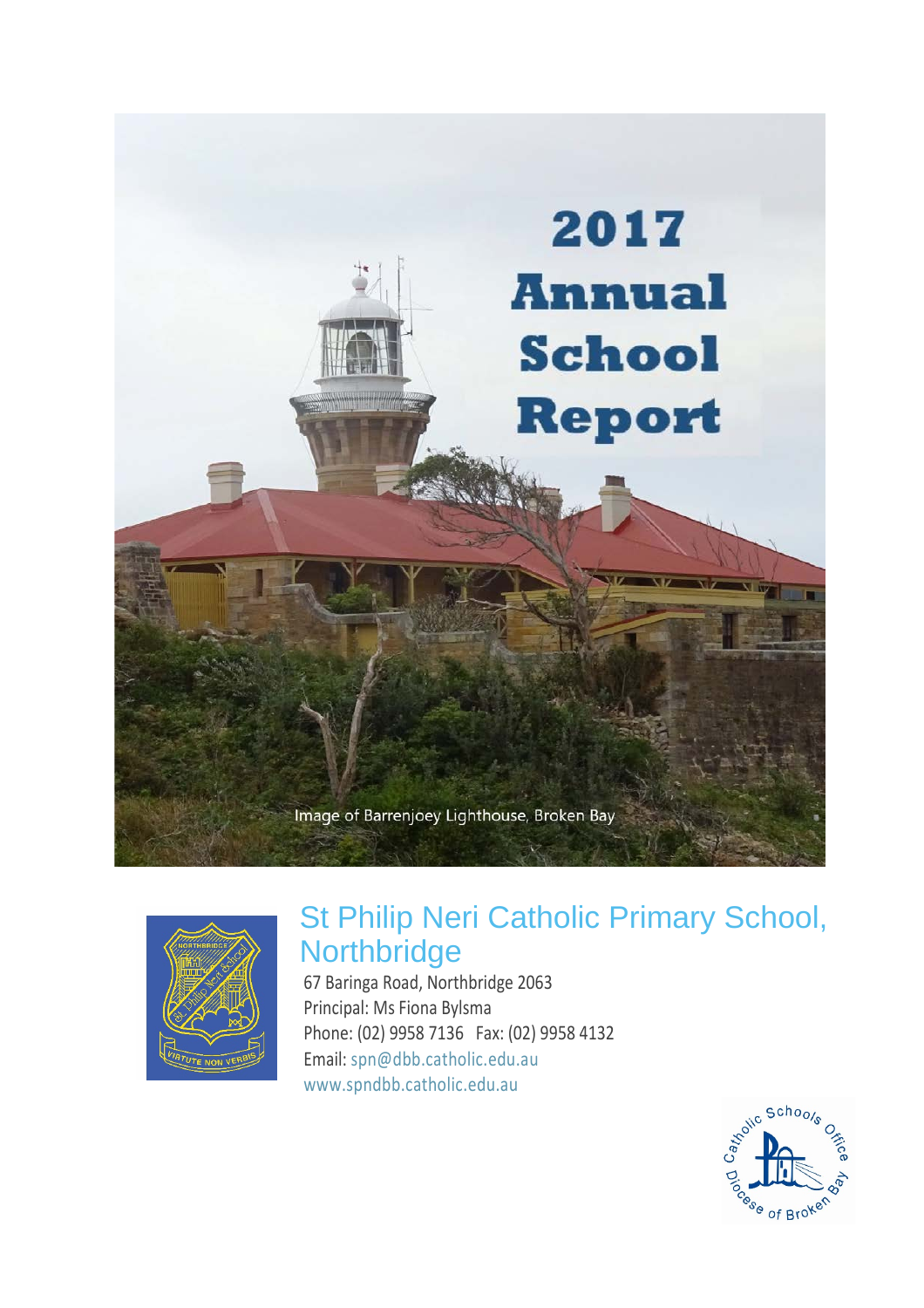# **ABOUT THIS REPORT**

St Philip Neri Catholic Primary School (the 'School') is registered by the NSW Education Standards Authority (NESA) and managed by the Catholic Schools Office (CSO), Diocese of Broken Bay. The CSO as the 'approved authority' for the diocesan registration system formed under Section 39 of the NSW Education Act (1990), is responsible for monitoring the compliance of member schools in the manner that has been approved by the Minister of Education.

The Annual School Report (the 'Report'), approved by the School's Consultant, demonstrates accountability to regulatory bodies and the CSO. Additionally, the Report complements and is supplementary to other forms of regular communication to the School community regarding initiatives, activities and programs which support the learning and wellbeing of its students.

The Report provides parents and the wider community with fair, reliable and objective information about educational and financial performance measures as well as School and system policies. This information includes summary contextual data, an overview of student performance in state and national assessments, a description of the achievement of priorities in the previous year and areas for improvement. Detailed information about the School's improvement journey is documented in the School Improvement Plan (SIP) which is developed, implemented and evaluated in consultation with key stakeholders.

Further information about the contents of this Report may be obtained by contacting the School directly or by visiting the School's website. [Information](http://www.myschool.edu.au/) can be also be obtained from the My School website.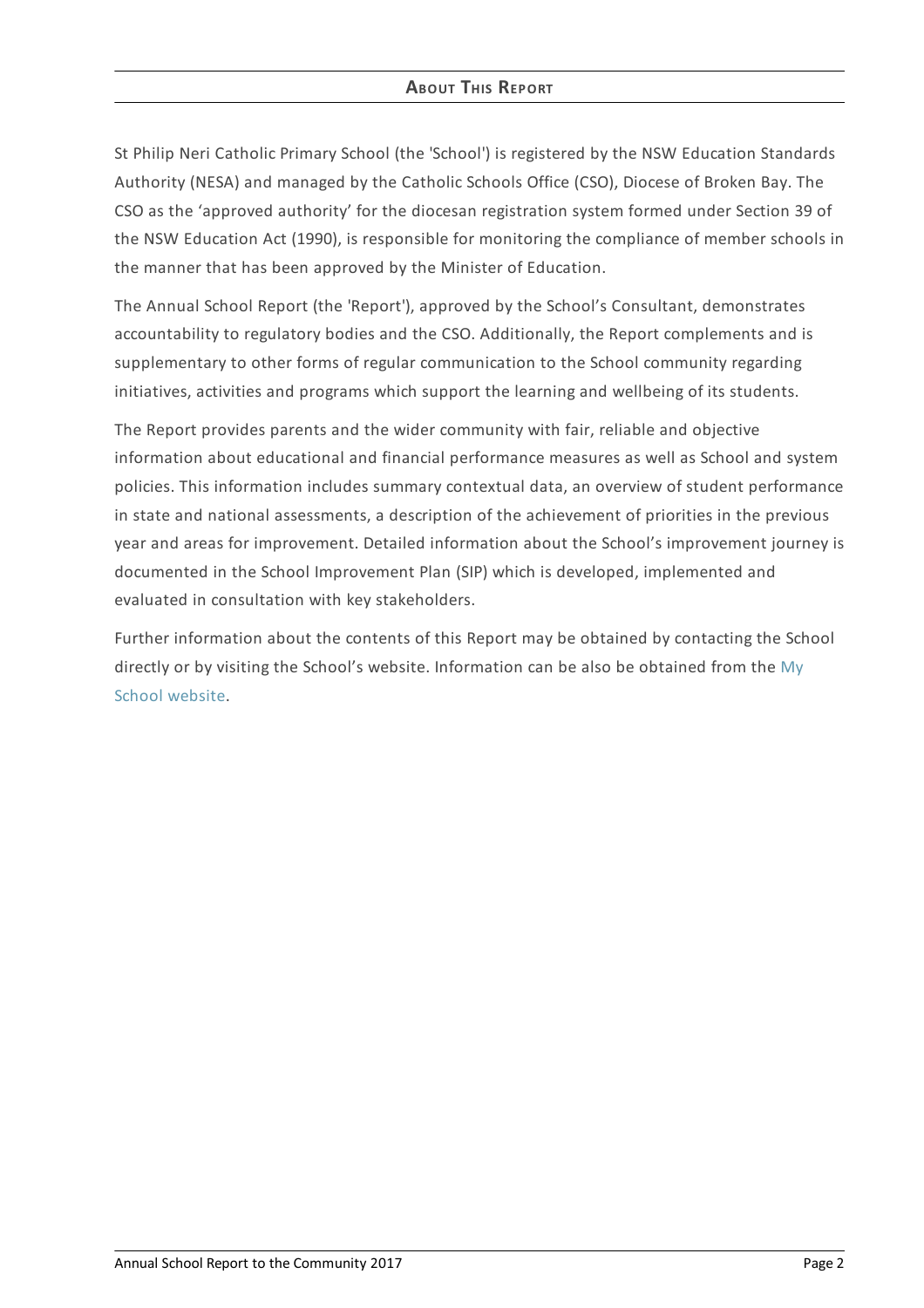## **Principal's Message**

2017 was a year of reflection, evaluation and setting future directions. The School participated in the Tier 1 and Tier 2 Diocesan review program and was found to be compliant in all curriculum and non-curriculum areas (Tier 1). The Tier 2 review provided external validation by a panel that critiqued the quality of the School in the areas of Mission, Learning and Teaching and Pastoral Care and validated the School's future directions. The chair of the panel described the School as "*a very good school with much to celebrate. The School offers a rich and diverse educational program for the students in its care and their learning outcomes are high. The students are vibrant,confident, and articulate learners*."

This year the School continued to give witness to our Catholic faith in all that we do. We strengthened the partnership with our parish with the commencement of Parish Family Mass each term. We also continued to support the Lete Foho parish in East Timor, authentically living our school motto "Deeds Not Words".

In this 2017 Report, I am proud to showcase our many achievements and highlight our goals and direction for the future.

## **Parent Body Message**

The P&F have delivered an outstanding mix of events, activities and services to our school in meeting priorities, becoming a more contemporary P&F and developing our school community. We also raised money to upgrade our play space and purchase new library books. The P&F organised events ranging from the Welcome Drinks, Kindy Tears & Tissues, Mother's, Father's and Grandparent's Day Afternoon Teas, St Philip Neri Feast Day, Shrove Tuesday, the School Disco and Christmas Party.

Special thanks to the Year 2 families for their amazing efforts in organising the year's major fundraiser. It was an extremely successful event and delivered its goals. The new P&F structure worked well and has helped in the delegation of tasks more effectively. Our P&F is more visible in our school and there has been a huge increase in attendees at P&F meetings. This year the P&F has been very active with fund raising through The Art of Wine and Cheese Night, STEM-athon, raffle tickets and movie night. . In addition, we have been able to provide new books for our library through our Book Club and Grandparent's Day. An AMAZING achievement for our little school.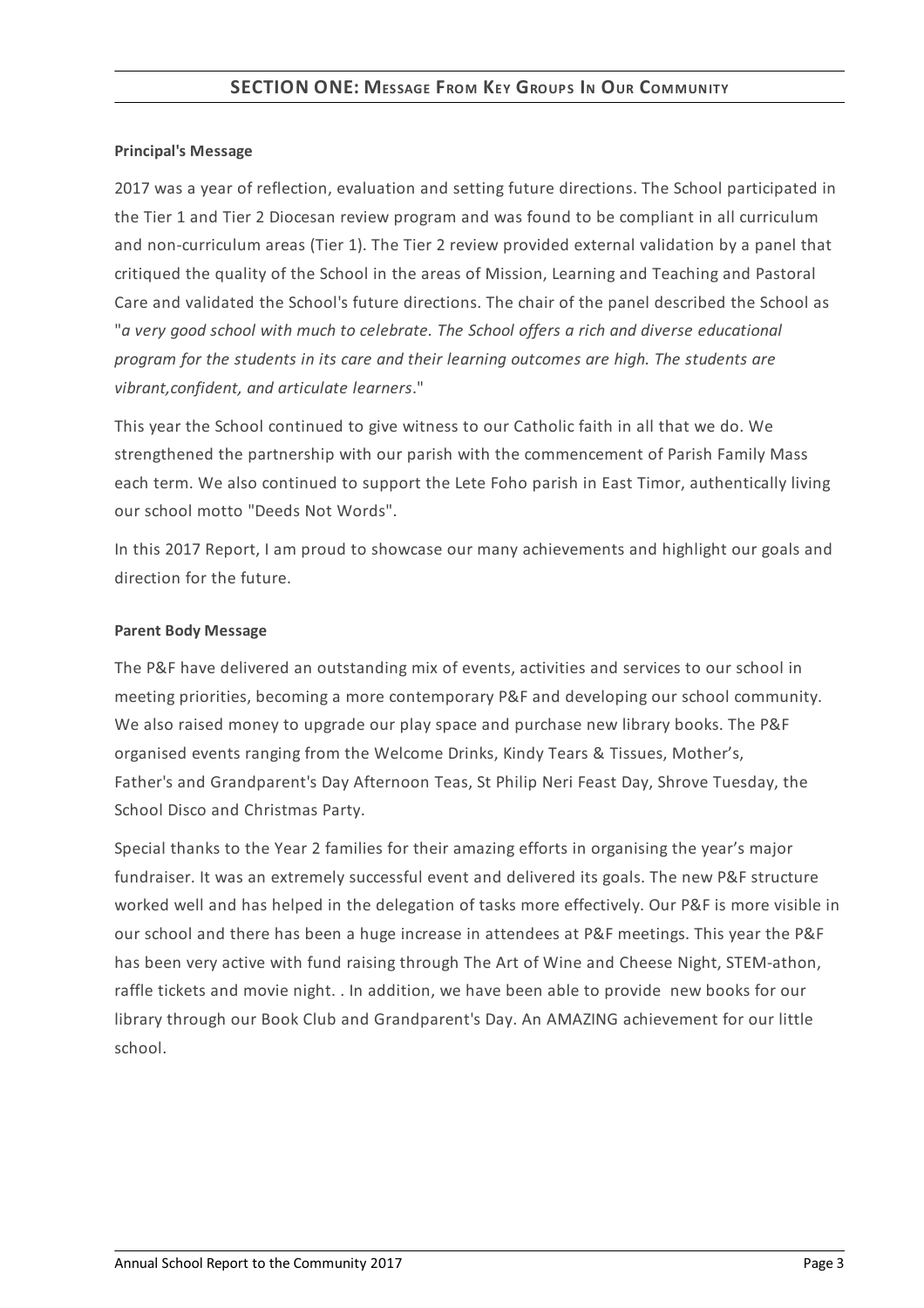## **Student Body Message**

The students at St Philip Neri were active learners in 2017. We participated in a STEM-athon, the Maths Olympiad and continued coding lessons. We also showcased our creative talents at our end of year concert and continued our Social Justice outreach to Lete Foho in East Timor. We had many opportunities, at St Philip Neri, with our sporting carnivals and gala days, excursions and incursions, band, choir, liturgies and parish/school Masses. 2017 saw the introduction of "lunch clubs" to support student wellbeing during break times, including Coding Club, Dance lessons, Bricks for KidZ lego technics and Double Dutch Skipping. The establishment of our SPN community Veggie Patch was also a highlight this year.

Our Catholic faith is at the heart of all we do at St Philip Neri. Throughout the year we celebrated liturgies and Mass as a whole school and community for many reasons including: ANZAC Day, Grandparent's Day, Mother's Day, Easter and our St Philip Neri Feast Day. Learning at St Philip Neri is always interesting, challenging and most importantly exciting. The teachers at St Philip Neri always ensure that every student is helped and supported on an individual level.

## **Parish Priest's Message**

2017 was my second year as Parish Priest of the Lower North Shore Parish. In 2017 we trialled infants and primary family Masses with great success and we will continue this in 2018. The Parish Sacramental Program continued with Reconciliation celebrated in Term 1, Communion in Term 2 and Bishop Peter celebrating Confirmation in Term 3. The end of 2017 saw the renovation of the administration building, the school playground and the Parish Hall. This all stopped when we had the usual Christmas Eve celebration with our outdoor Mass in the school grounds complete with the donkey who makes an annual visit to St Philip Neri. The School has had a great transformation over the break and we now have a much improved St Philip Neri Parish and School facilities for our students and staff to enjoy.

Fr Vincent Musindalo joined our parish team at the end of 2017. Fr Vincent was born in Kenya and he will assist in providing pastoral support to the School. In July of 2018 Bishop Peter will be making an official visit to the parish and in August he will extend this visitation to the teachers and students.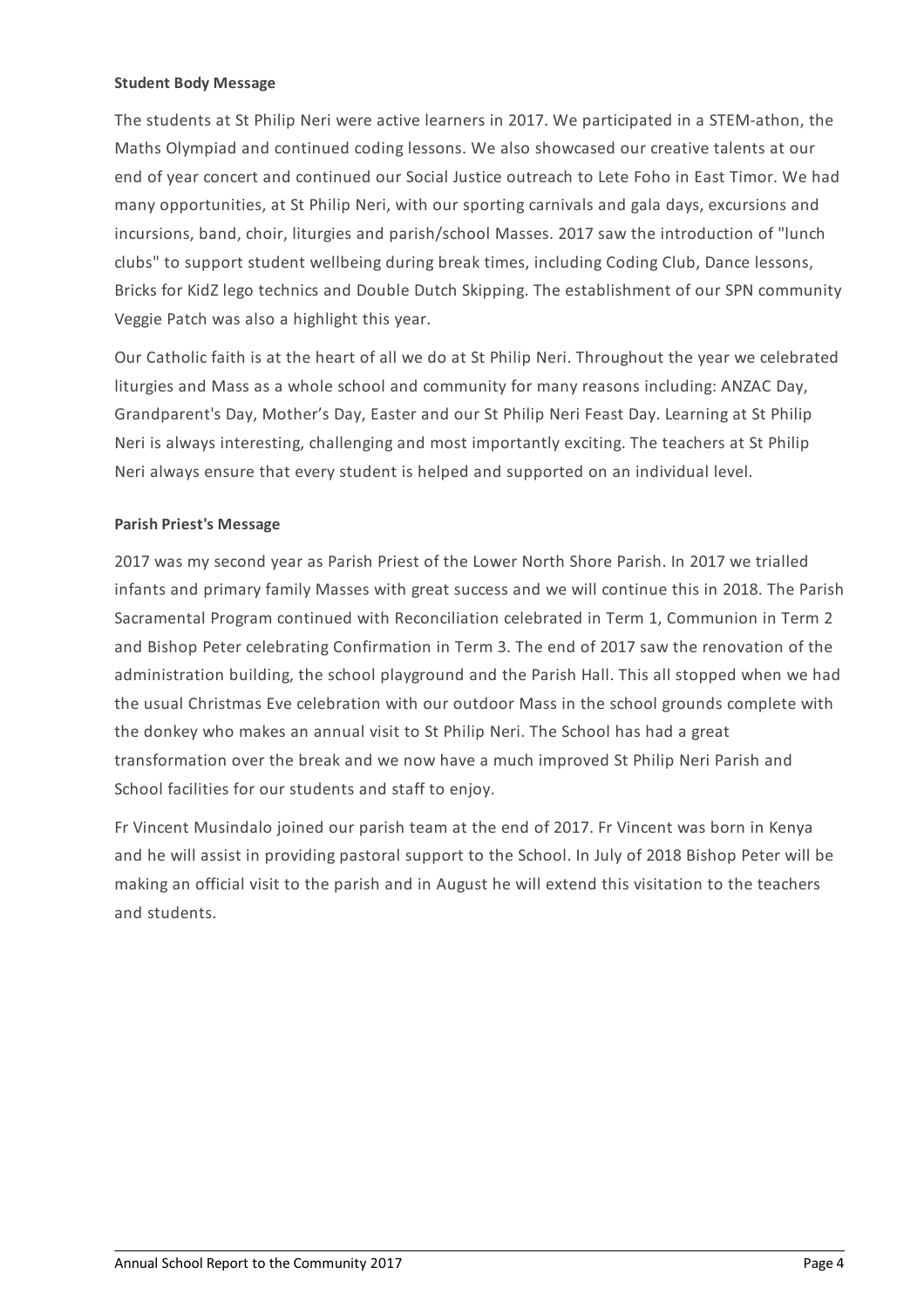## **School Features**

St Philip Neri Catholic Primary School Northbridge, is a Catholic systemic co-educational school.

The School is a single stream primary school for boys and girls located in Sydney's lower North Shore in the suburb of Northbridge. It is the most southern school in the Diocese of Broken Bay. The School was opened in 1925 by the Sisters of St Joseph and until 1983 was known as St Ciaran's. The name was then changed to St Philip Neri to be the same as the Parish church. The School and parish are named after St Philip Neri, an Italian humanist who was fond of holding informal prayer meetings and instructional gatherings. He was known and loved as the Apostle of Rome. The School is also steeped in the charism of Mary MacKillop and is reflected in the School's motto "Deeds not Words".

The School's vision is to respect others, embrace challenge, and celebrate diversity, reaching out to others through actions and relationships. The School offers a welcoming Christ centred community, quality teaching and learning, specialist programs - Physical Education, Library, Music and Band, access to various ICLT devices and support of students pastoral care through programs and structures such as Restorative Justice and *KidsMatter.*

Features of the learning environment include modern classrooms with breakout spaces for small group instruction, a well resourced library/learning centre, a sound proof music room, an outdoor amphitheatre and a parish hall. At the end of 2017 the administration building underwent a major refurbishment with the upgrading of our office, meeting room, student sick bay and staff facilities. A major initiative for 2017 was the playground upgrade in the amphitheatre area. This involved the construction of a developmental and creative play space including a sand pit, dry creek bed, sensory tunnels, blackboards, outdoor board games and the addition of playground storage for loose parts and construction materials. This new area has provided students with a number of play options during break times.

In 2017, students had opportunities to participate in many extracurricular events and activities including:

- Year 6 Diocesan Public Speaking competition
- Year 6 North Shore Inter School Debating Competition
- Maths Olympiad Australian Mathematics Competition
- Scope IT Coding classes K-6
- K-6 STEMathon
- Band and instrument tuition flute, clarinet, saxophone, trumpet, trombone
- Choir Specialist
- ICAS competitions
- Lunch Clubs including, Coding, Brickz for KidZ Lego, Double Dutch Skipping, Drawing and Dance classes
- Chess lessons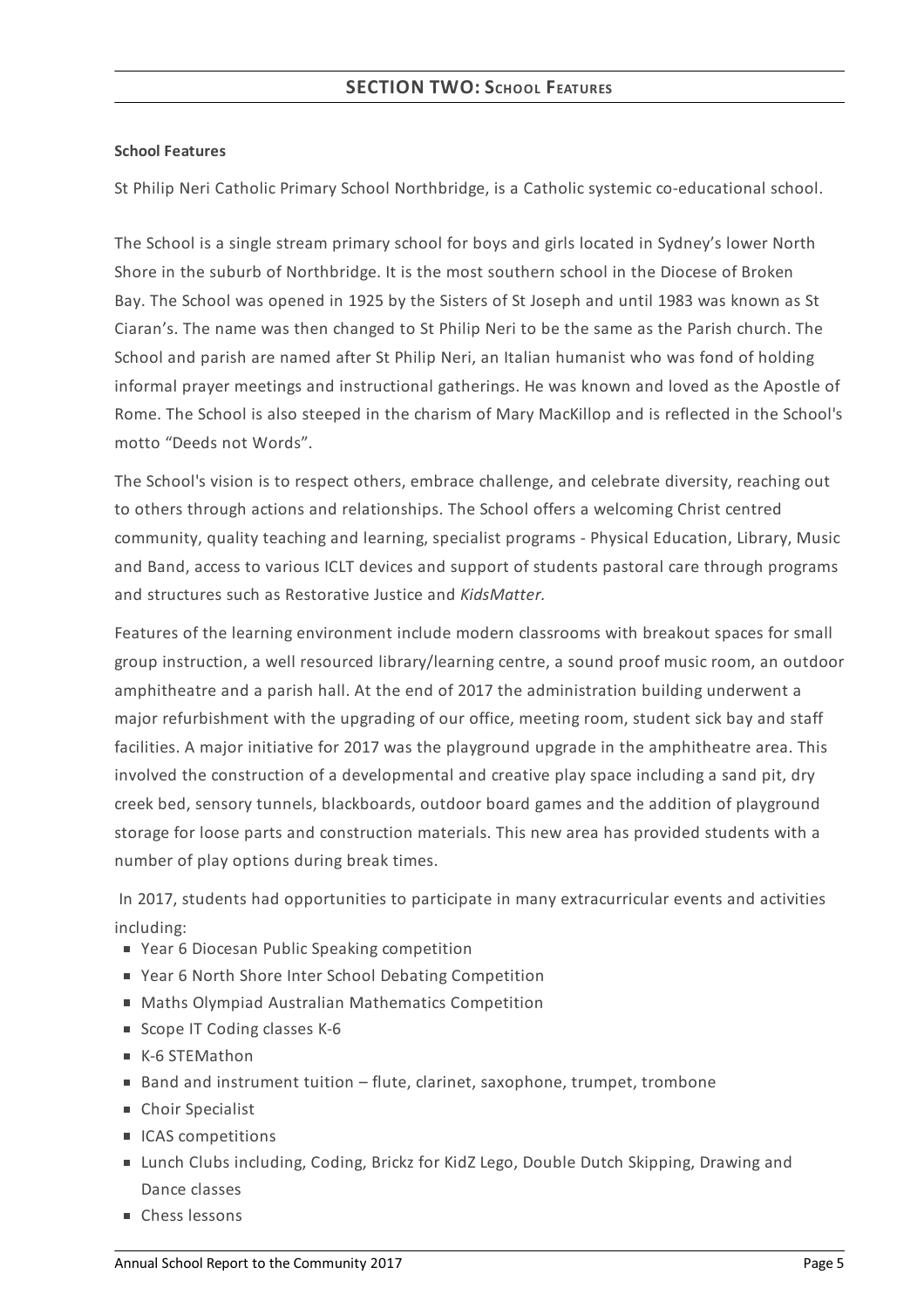- Mini Tennis
- French lessons
- Celebrations for Book Week
- End of Year Performing Arts Concert

Parents also play an active part in the life of the School with opportunities for parents to be involved through the P&F, as class parent representatives, as classroom helpers and in the uniform shop.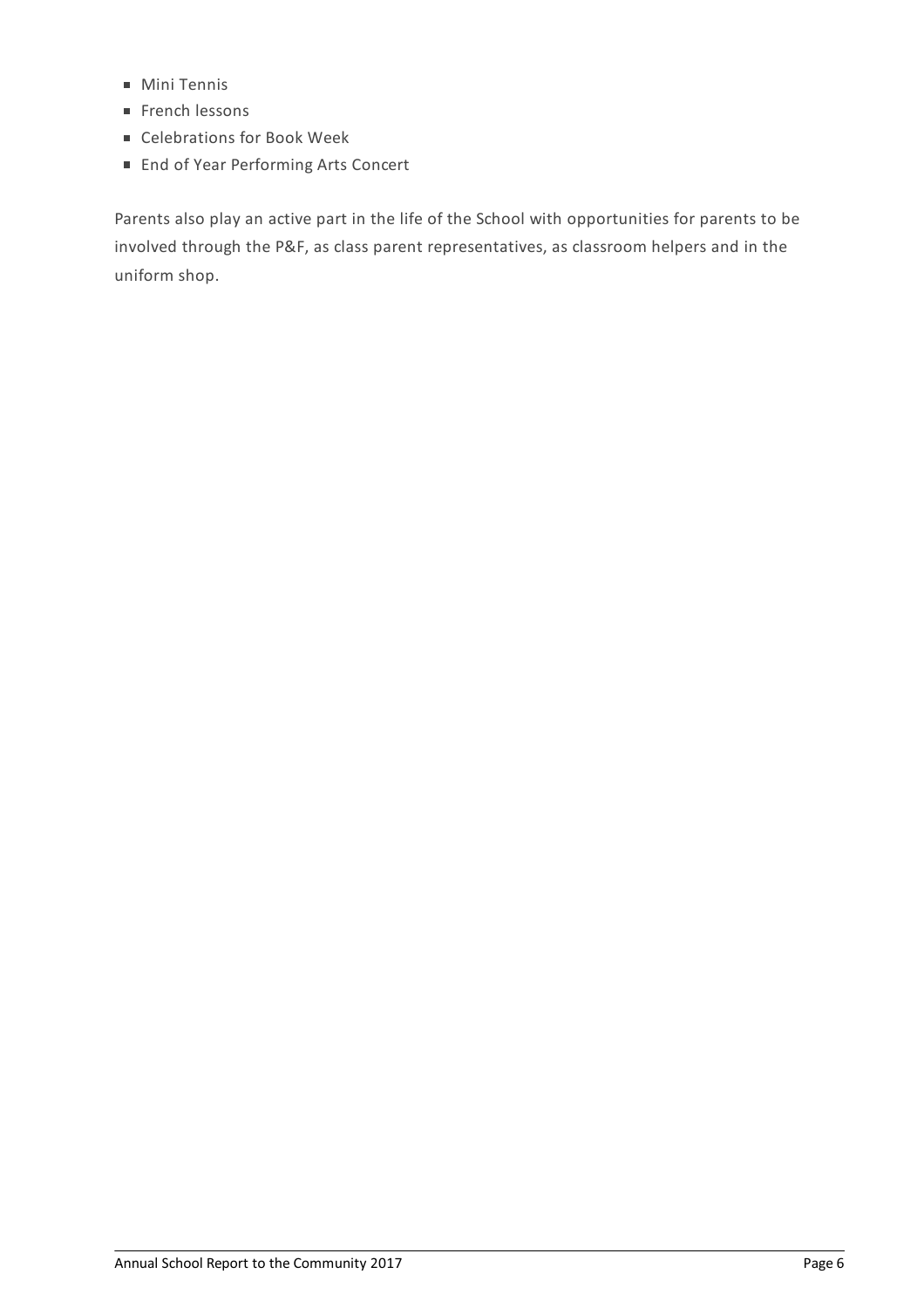# **SECTION THREE: STUDENT PROFILE**

#### **Student Enrolment**

Students attending the School come from a variety of backgrounds and nationalities. The following information describes the student profile for 2017. Additional information can be found on My School [website](http://www.myschool.edu.au/).

| <b>Girls</b> | <b>Boys</b> | LBOTE* | <b>Total Students</b> |
|--------------|-------------|--------|-----------------------|
| 99           | 93          | 26     | 192                   |

\* Language Background Other than English

Enrolled students are predominately from the surrounding areas. Many enrolments are from families whose parents attended the School and value its outstanding educational quality. New families that have relocated from other suburbs and from overseas (who are on work contracts) are also represented.

## **Enrolment Policy**

The School follows the *[Enrolment](https://www.csodbb.catholic.edu.au/about/dsp-collection.cfm?loadref=125) Policy for Diocesan Systemic Schools*. The policy encourages the local Catholic community, under the leadership of the parish priest and principal, to look upon the time of enrolment as a potential occasion for ongoing evangelisation. The policy calls upon parents to examine their present faith commitments, to develop their role as prime educators of their children in faith and to immerse themselves in the communal, liturgical, ministerial and service dimensions of the parish. Copies of this policy and other policies in this Report may be obtained from the CSO [website](https://www.csodbb.catholic.edu.au/index.cfm) or by contacting the CSO.

#### **Student Attendance Rates**

The average student attendance rate for the School in 2017 was 94.17 %. Attendance rates disaggregated by Year group are shown in the following table.

| <b>Attendance rates by Year group</b>                              |  |  |                          |  |  |     |
|--------------------------------------------------------------------|--|--|--------------------------|--|--|-----|
| Kindergarten   Year 1   Year 2   Year 3   Year 4   Year 5   Year 6 |  |  |                          |  |  |     |
| 95%                                                                |  |  | 93 % 94 % 95 % 95 % 95 % |  |  | 92% |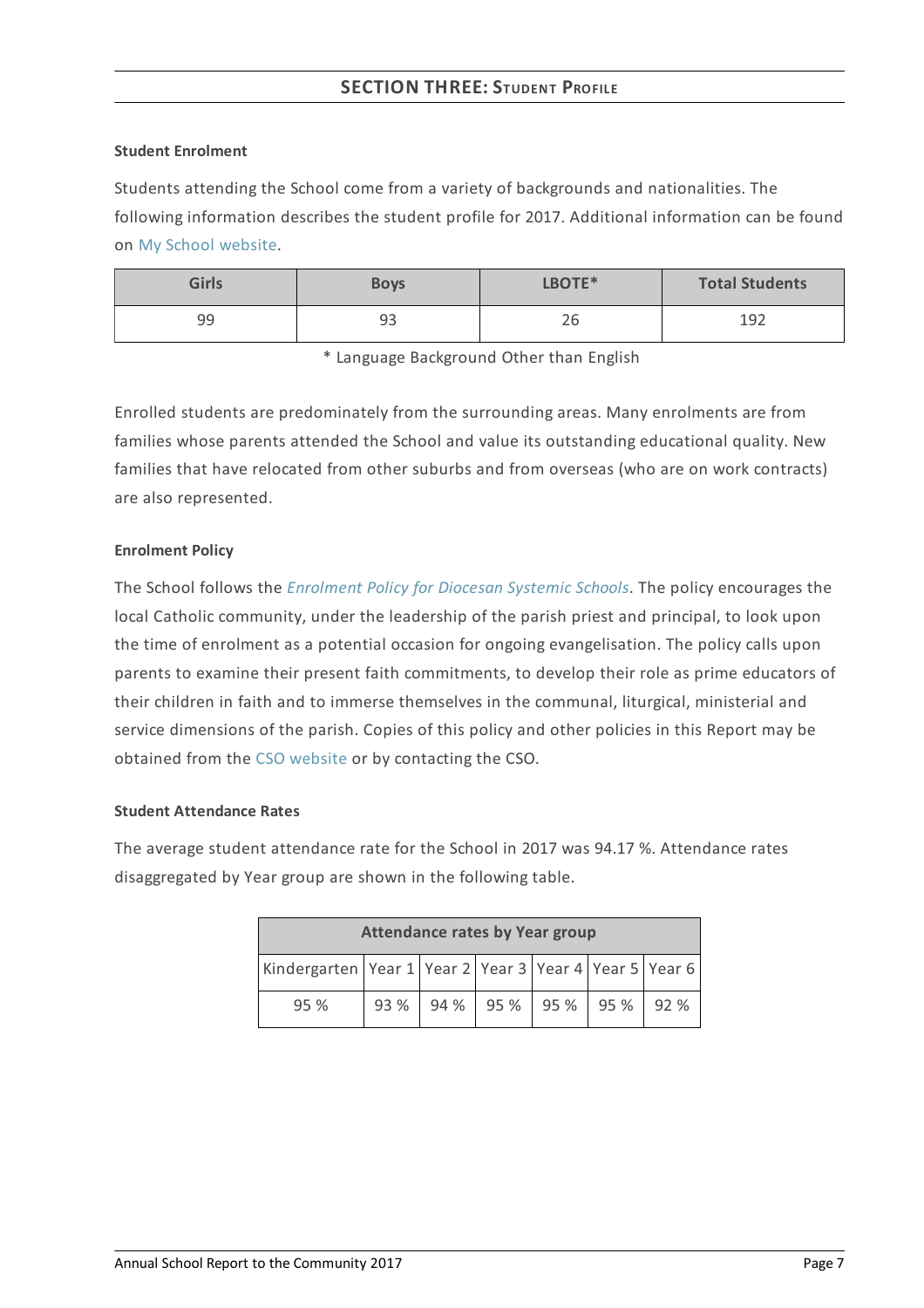#### **Managing Student Non-Attendance**

In order for students to reach their full potential it is of paramount importance that they attend school regularly. While it is the parents' legal responsibility under the NSW Education Act (1990) to ensure that their children attend school regularly, our staff as part of their duty of care, monitor all absences and work in partnership with parents to support and promote the regular attendance of students. In doing so, the School, under the leadership of the principal:

- provides a caring environment which fosters in students, a sense of wellbeing and belonging
- maintains accurate records of student attendance
- implements policies and procedures to monitor student attendance and to address nonattendance issues as and when they arise
- communicates to parents and students, the School's expectations with regard to student attendance and the consequences of not meeting these expectations
- recognises and rewards excellent and improved student attendance.

School attendance records also contain information regarding student absences including reasons for absence and documentation to substantiate reasons for absences. Teachers are required to monitor non-attendance diligently on a student by student basis and to bring to the attention of the Principal immediately any unexplained absences, non-attendance of a chronic nature, or reasons for non-attendance that cause concern. Matters of concern are referred to the Principal, the CSO and the relevant Department of Education officer where appropriate.

Where a student is not able to attend school for a prolonged period of time due to a medical condition or illness, the School in collaboration with parents, provides resources to contribute to the student's continuum of learning where possible. The CSO monitors each school's compliance with student attendance and management of non-attendance as part of the system's School Review and Development (SRD) processes. The School's attendance monitoring procedures are based on the *Procedures for the [Management](http://srd.dbbcso.org/attendance--enrolment.html) of Student Attendance in the Broken Bay Diocesan Schools System* (password required).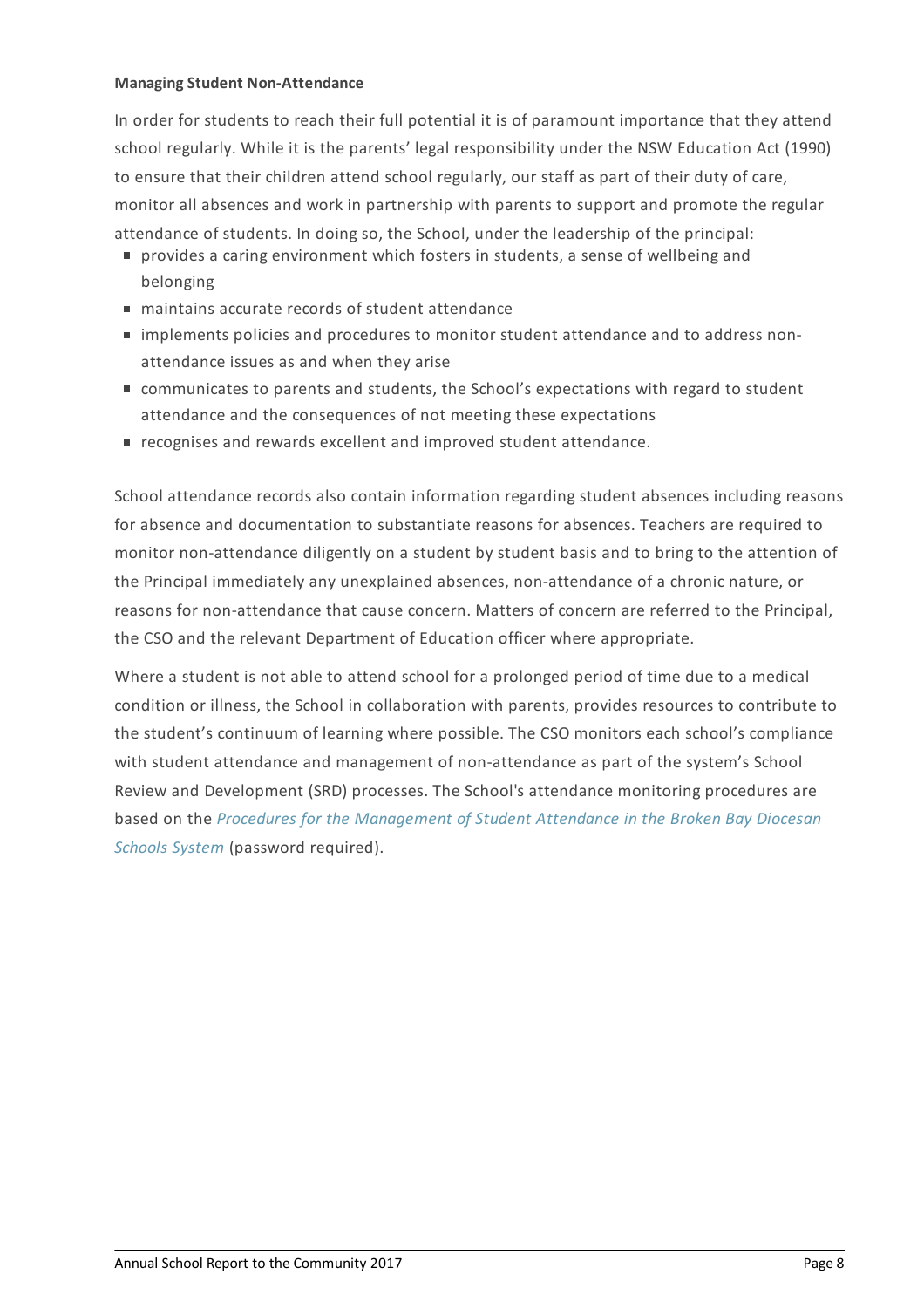# **Staffing Profile**

The NSW government requires that this Report detail the number of teachers in particular categories. The following table sets out this information. Further information about can be obtained from the My School [website](http://www.myschool.edu.au/). The following information describes the staffing profile for 2017:

| Total number of teaching staff by NESA category                                                                                                                                                                             | 14 |
|-----------------------------------------------------------------------------------------------------------------------------------------------------------------------------------------------------------------------------|----|
| Category (i): those having teacher education qualifications<br>from a higher education institution within Australia or as<br>recognised within the National Office of Overseas Skills<br>Recognition (AEI-NOOSR) guidelines | 14 |
| Category (ii): having a bachelor degree from a higher<br>education institution within Australia or one recognised<br>within the AEI-NOOSR guidelines but lacking formal<br>teacher education qualifications                 | 0  |
| <b>Total number of staff</b>                                                                                                                                                                                                | 17 |
| Number of full time teaching staff                                                                                                                                                                                          | 7  |
| Number of part time teaching staff                                                                                                                                                                                          | 7  |
| Number of non-teaching staff                                                                                                                                                                                                | 3  |

## **Professional Learning**

The ongoing professional development of each staff member is highly valued. Professional learning (PL) can take many forms including whole school staff days, subject specific in-services, meetings and conferences and a range of professional learning programs provided by the CSO. The School takes responsibility for planning, implementing, evaluating and tracking staff professional learning. Individual staff members take responsibility for their ongoing professional development. All teachers have been involved in professional learning opportunities during the year related to improving student outcomes. The following table provides specific information relating to the focus of three of these staff development days.

| Day 1 | Faith Formation - Laudato Si, exploring the Papal Encyclical |
|-------|--------------------------------------------------------------|
|       | <b>Day 2</b>   Introduction to the Google Suite              |
| Day 3 | Developing classroom programs in the Google Classroom        |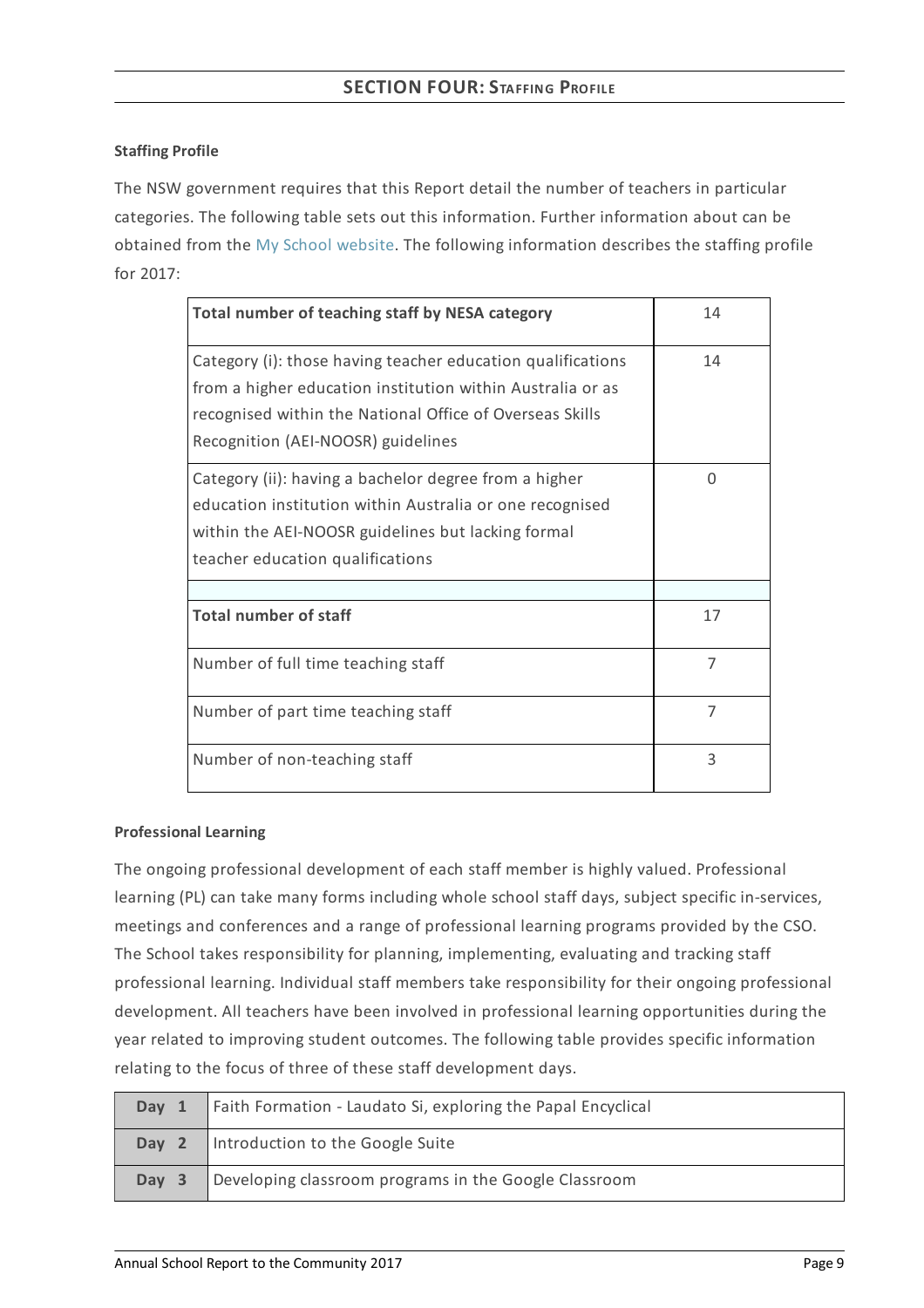# **SECTION FIVE: MISSION**

As a Catholic community, the School shares in the mission of the local Church: "The Diocese of Broken Bay exists to evangelise, to proclaim the Good News of Jesus Christ, gathered as friends in the Lord and sent out to be missionary disciples."

In partnership with parents as the first faith educators of their children and the local parish community, the School seeks to educate and form young people in the Catholic faith. The School provides formal Religious Education as well as retreats, spirituality days and social justice opportunities in which students are invited to serve others, especially the poor and those who are marginalised.

The School's Religious Education (RE) program is based on the Broken Bay K-12 Religious Education Curriculum and aims to provide students with meaningful, engaging and challenging learning experiences that explores the rich diversity of the Catholic faith and ways in which we live it.

Faith formation opportunities are provided for students, staff, parents and caregivers. Students regularly celebrate Mass and pray together. Students are invited to participate in age appropriate sacramental and missionary activities aimed at living out their mission as disciples of Jesus.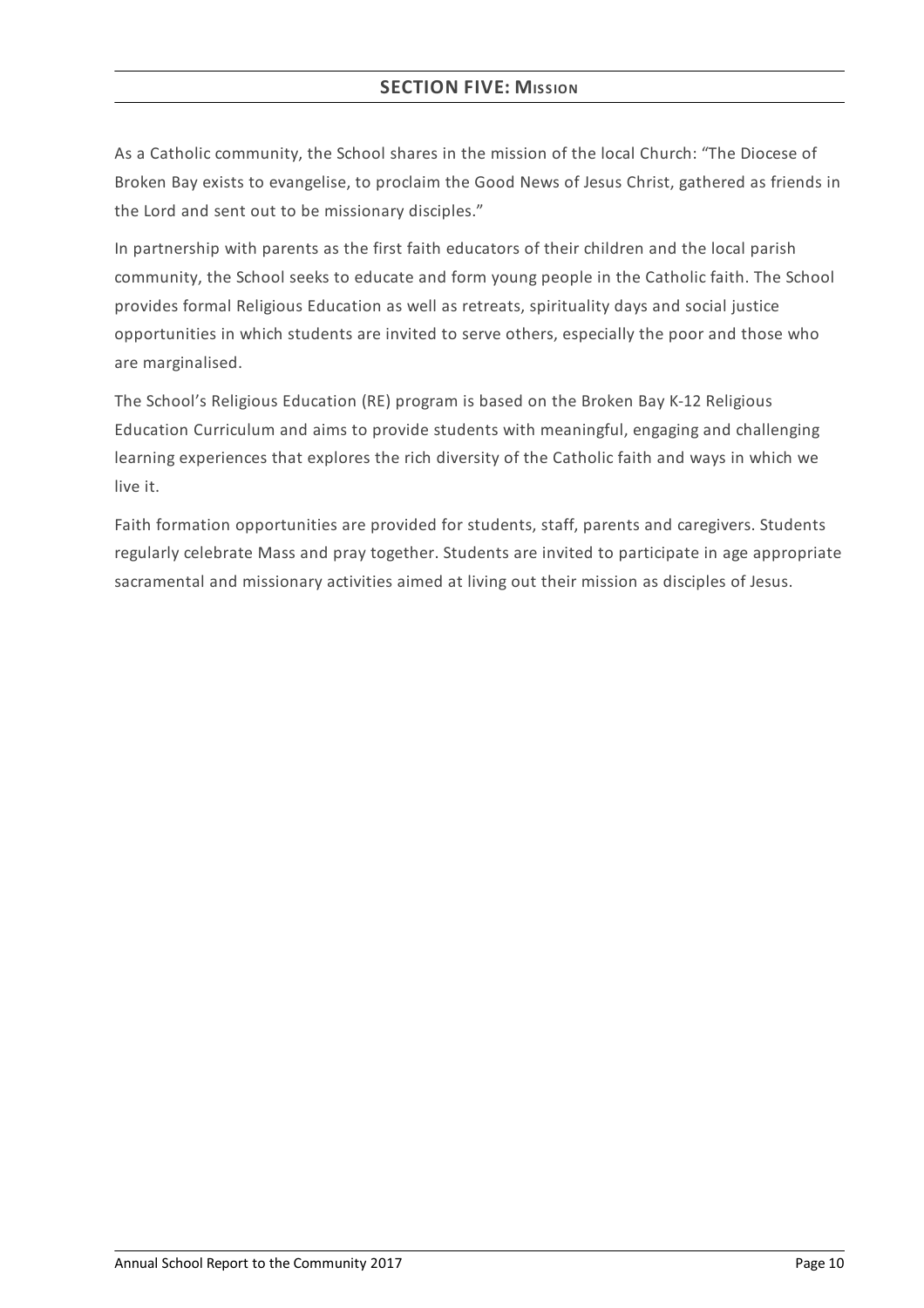Celebration of prayer and liturgy continues to be integral to daily life at the School. Classroom prayer is a daily ritual and teachers provide the children with a variety of prayer experiences. The School prayer is incorporated into school assemblies every day. Mass and liturgy are celebrated as a community. Classes attend a Monday Parish Mass once a term. The School year commenced with a Mass that was followed by the presentation of badges to the School leaders. The year ended with a concluding Thanksgiving Mass where the 2018 student leaders were announced. A school/parish initiative commenced this year with two Saturday evening Parish Masses being held for the infants and primary students in May and September.

The children had many other opportunities to celebrate masses and liturgies throughout the year. Some of the significant events recognised on the School's liturgical calendar included: Catholic Schools Week, Mothers' Day, Ash Wednesday, Holy Week, Easter, St Philip Neri Feast Day, Mary MacKillop Feast Day, Grandparent's Day, Mission Week and Advent. Diocesan celebrations were also attended by the School community. Teachers attended the Diocesan Schools Staff Mass in March and the Year 6 School Captains attended the inaugural leaders day with Bishop Comensoli. Year 6 students also attended the Diocesan Mission Mass in October.

Staff participated in weekly prayer as part of staff meetings. Beginning and end of year staff liturgies provided a welcome and thanksgiving opportunity for all staff members. Mission formation opportunities for staff in 2017 included a staff development day on the Papal Encyclical "Laudato Si" and a staff twilight exploring the Diocesan resource "Walking the Way."

The School leadership team attended PL on developing *Cultures of [Thinking](http://www.ronritchhart.com/ronritchhart.com/Welcome.html)* facilitated by Ron Ritchhart (external consultant). A range of thinking routines were subsequently introduced to the staff and used in Religious Education programs with assistance from CSO education officers. Some work on Religious Education assessment began in the latter half of the year whereby teachers discussed the use of the A-E common grade scale in reporting and the use of appropriate assessment tasks to inform grading.

The School's social justice program provided children with opportunities to respond to both global and local social justice.The \$1 line for Caritas and a visit from Father Semiti (East Timor) in February highlighted ongoing commitment to the community of Lete Foho. Fundraising events for various organisations continued throughout 2017 including a Christmas card competition for LeteFoho. St Vincent De Paul Winter and Christmas appeals, Catholic Mission and Mary's House Women's Refuge.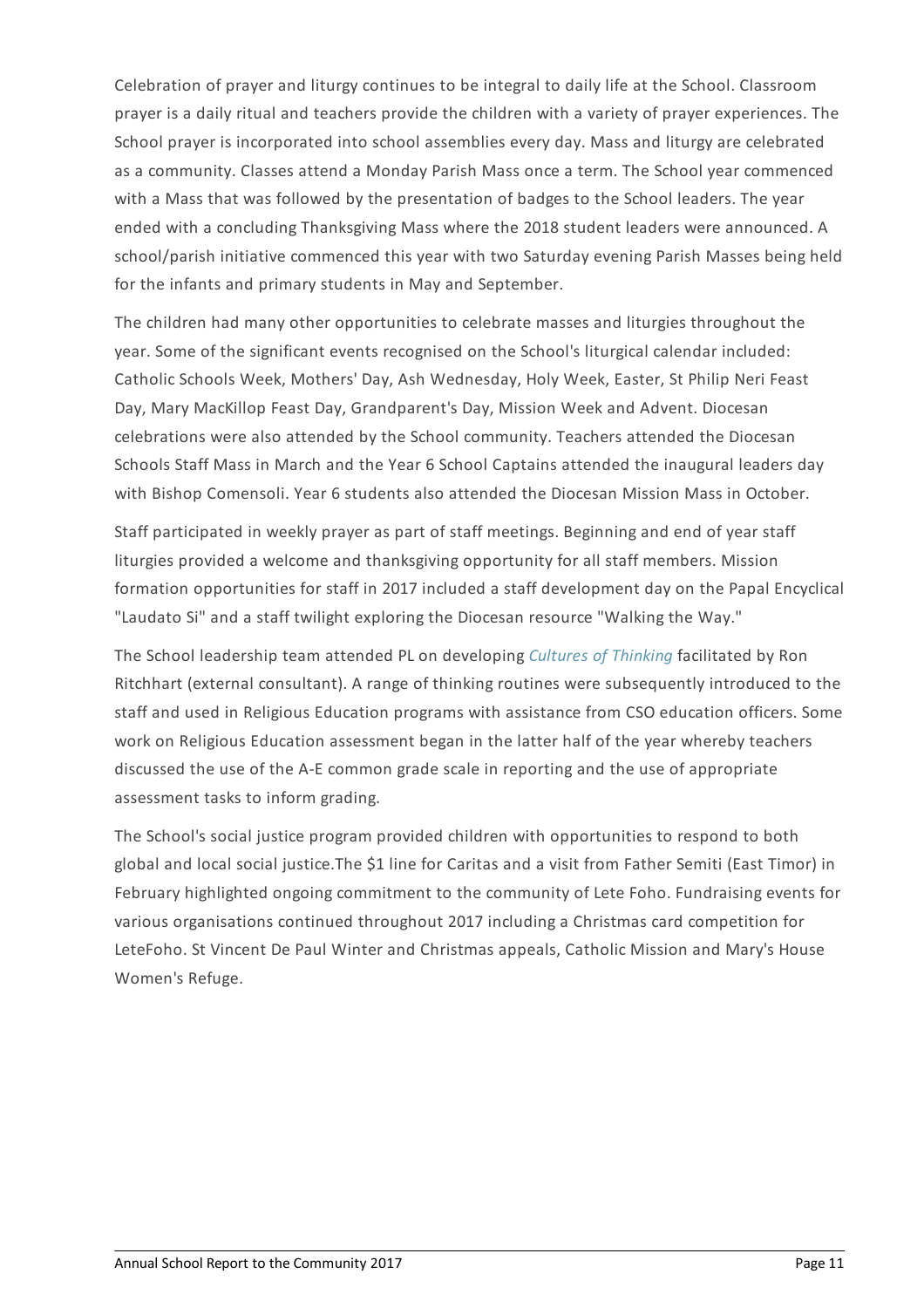## **Primary Curriculum**

The School provides an educational program based on, and taught in accordance with the NSW Education Standards Authority (NESA) syllabuses for primary education. The Key Learning Areas (KLAs) are English, Mathematics, Science and Technology (S&T), Human Society and its Environment (HSIE), Creative Arts (CA) and Personal Development, Health and Physical Education (PDHPE). In addition to this, the School implements the Diocesan Religious Education syllabus. Staff members are committed to continuous improvement of teaching and learning in all facets of the curriculum.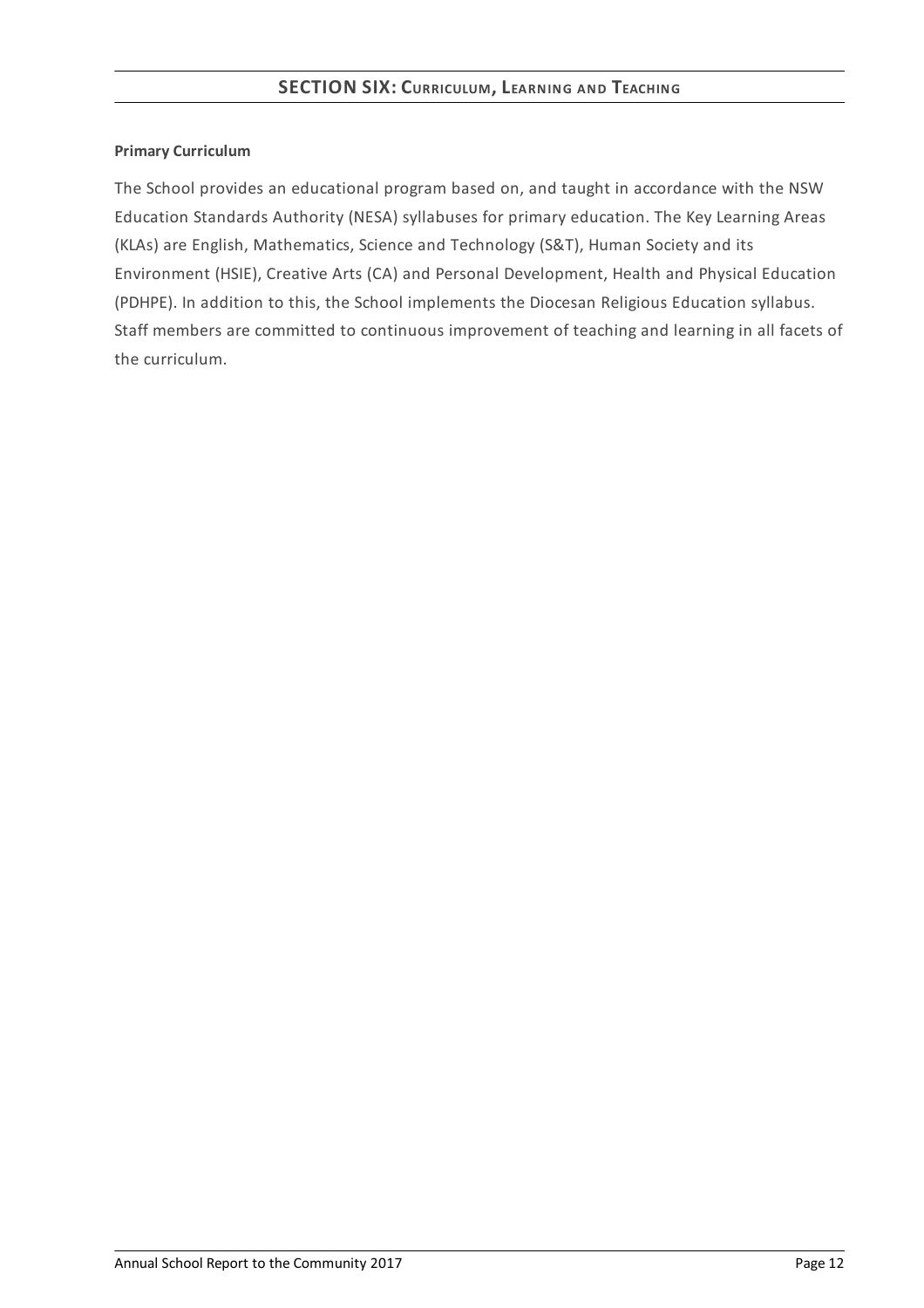In the area of Science &Technology (S&T), staff continued to implement the skills of working scientifically and technologically in their teaching programs and into their classroom practice. Several Professional Learning sessions with the CSO Science and Technology Education Officer enabled the teachers to further embed an inquiry approach into their S&T teaching learning experiences. A STEMathon day held in September further consolidated STEM (Science, Technology, Engineering and Mathematics) skills at the School. STEM skills have been identified as being critical skills in preparing students for the jobs they will have in the future.

The Extending Mathematical Understanding (EMU) intervention group continued in 2017 with mathematically vulnerable students in Year 1 receiving support to improve conceptual understanding in the *number* strand. Teachers' pedagogical practices and Mathematics programs reflected the implementation of successful EMU interventions across Kindergarten to Year 6 to further consolidate and improve student learning outcomes.

The Learning Support Team continued to support students across all classes. MultiLit and MiniLit Programs were implemented for students in Kindergarten to Year 3 who required targeted intervention. Students with identified needs received support within classrooms through both small group and individual intervention to assist children with their reading, comprehension and numeracy skills.

In 2017, students were given many opportunities to participate in enrichment programs to extend their learning. A group of students from Years 4 to 6 took part in the Maths Olympiad, debating and public speaking and the Willoughby Council Literacy Competition. The latter of which provided an excellent opportunity for budding writers to experience the writing, editing and publishing process for a public forum.

Three teachers attended *Cultures of Thinking* workshops in 2017. This series of workshops deepened teachers' understanding of what it means to build a culture of thinking within the community. The thinking routines were explored by both staff and students throughout the year across various KLAs, enabling students to showcase a greater depth of knowledge as a result of their use of these routines.

Literacy and Numeracy parent workshops were offered throughout the year to develop parents' understanding of learning outcomes in both key learning areas and to further support their children in achieving their potential.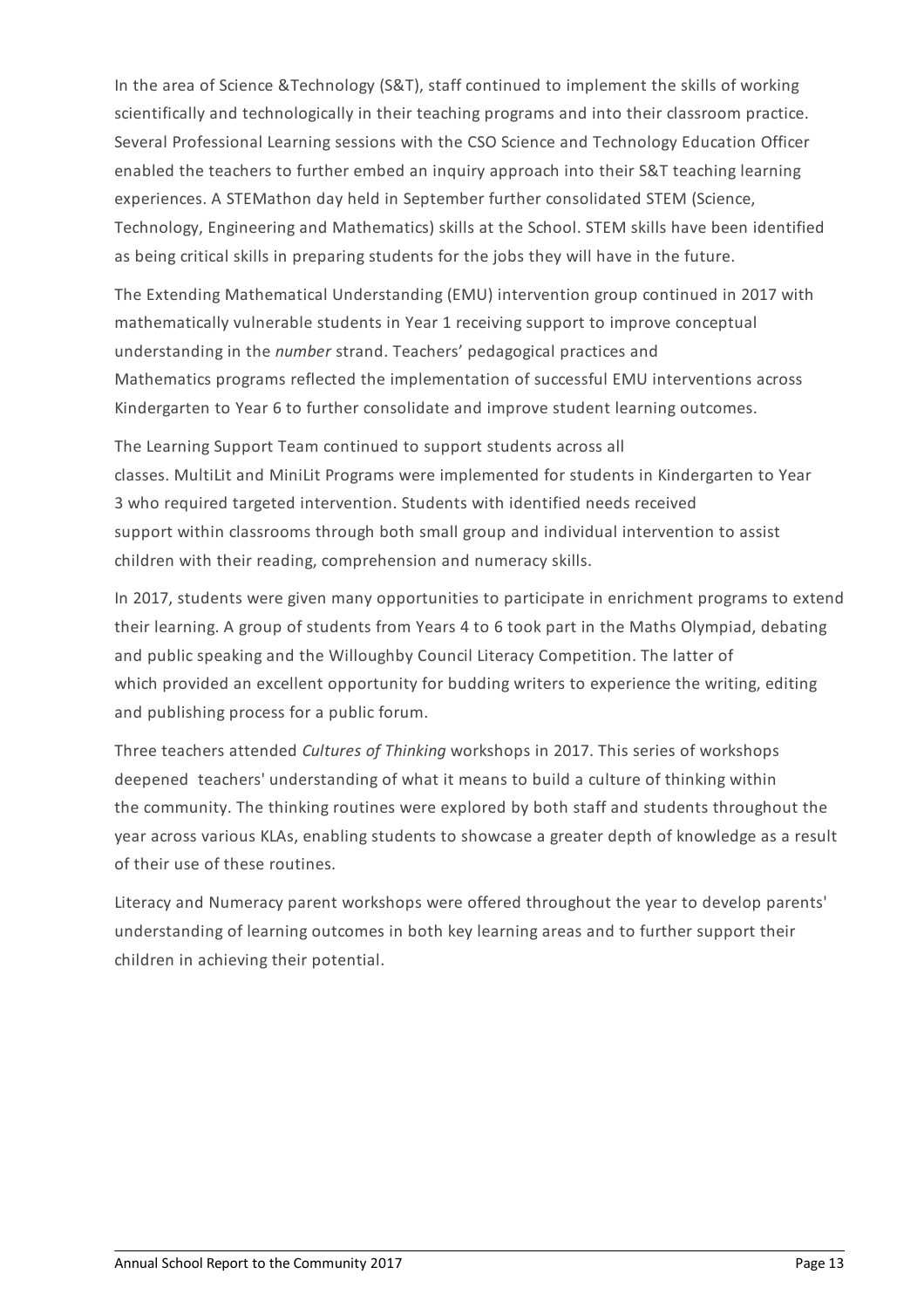#### **NAPLAN**

The National Assessment Program – Literacy and Numeracy (NAPLAN) is an annual assessment for students in Years 3, 5, 7 and 9. NAPLAN assessment results provide valuable information about student achievements in literacy and numeracy. An analysis of these results assists the School's planning and is used to support teaching and learning programs.

The tables below show the percentages of students who achieved particular skill bands in the aspects of literacy and numeracy compared to students nationally. Literacy is reported in four content strands (aspects): Reading, Writing, Spelling, Grammar and Punctuation. Numeracy is reported as a single content strand. Students who were exempted from any test were deemed not to have met the national minimum standard in that test area and are not included in band distributions. Additional NAPLAN student performance information can also be accessed from the My School [website](http://www.myschool.edu.au/).

| <b>NAPLAN RESULTS 2017</b> |                                | % of students in the<br>top 2 bands |                  | % of students in the<br>bottom 2 bands |                  |
|----------------------------|--------------------------------|-------------------------------------|------------------|----------------------------------------|------------------|
|                            |                                | <b>School</b>                       | <b>Australia</b> | <b>School</b>                          | <b>Australia</b> |
|                            | <b>Grammar and Punctuation</b> | 84.00 %                             | 55.50 %          | 0.00%                                  | 10.50 %          |
|                            | <b>Reading</b>                 | 88.00 %                             | 51.60 %          | 0.00%                                  | 10.00 %          |
| Year<br>3                  | <b>Writing</b>                 | 100.00 %                            | 44.60 %          | 0.00%                                  | 7.50 %           |
|                            | <b>Spelling</b>                | 88.00 %                             | 45.60 %          | 0.00%                                  | 13.10 %          |
|                            | <b>Numeracy</b>                | 68.00 %                             | 39.80 %          | 4.00 %                                 | 11.40 %          |

| <b>NAPLAN RESULTS 2017</b> |                                | % of students in the<br>top 2 bands |                  | % of students in the<br>bottom 2 bands |                  |
|----------------------------|--------------------------------|-------------------------------------|------------------|----------------------------------------|------------------|
|                            |                                | <b>School</b>                       | <b>Australia</b> | <b>School</b>                          | <b>Australia</b> |
|                            | <b>Grammar and Punctuation</b> | 75.00 %                             | 34.40 %          | 0.00%                                  | 17.50 %          |
|                            | <b>Reading</b>                 | 79.17 %                             | 37.00 %          | 0.00%                                  | 14.60 %          |
| Year<br>5                  | <b>Writing</b>                 | 33.33 %                             | 15.80 %          | 4.17 %                                 | 19.40 %          |
|                            | <b>Spelling</b>                | 70.83 %                             | 34.30 %          | 0.00%                                  | 14.10 %          |
|                            | <b>Numeracy</b>                | 62.50 %                             | 27.90 %          | 0.00%                                  | 14.60 %          |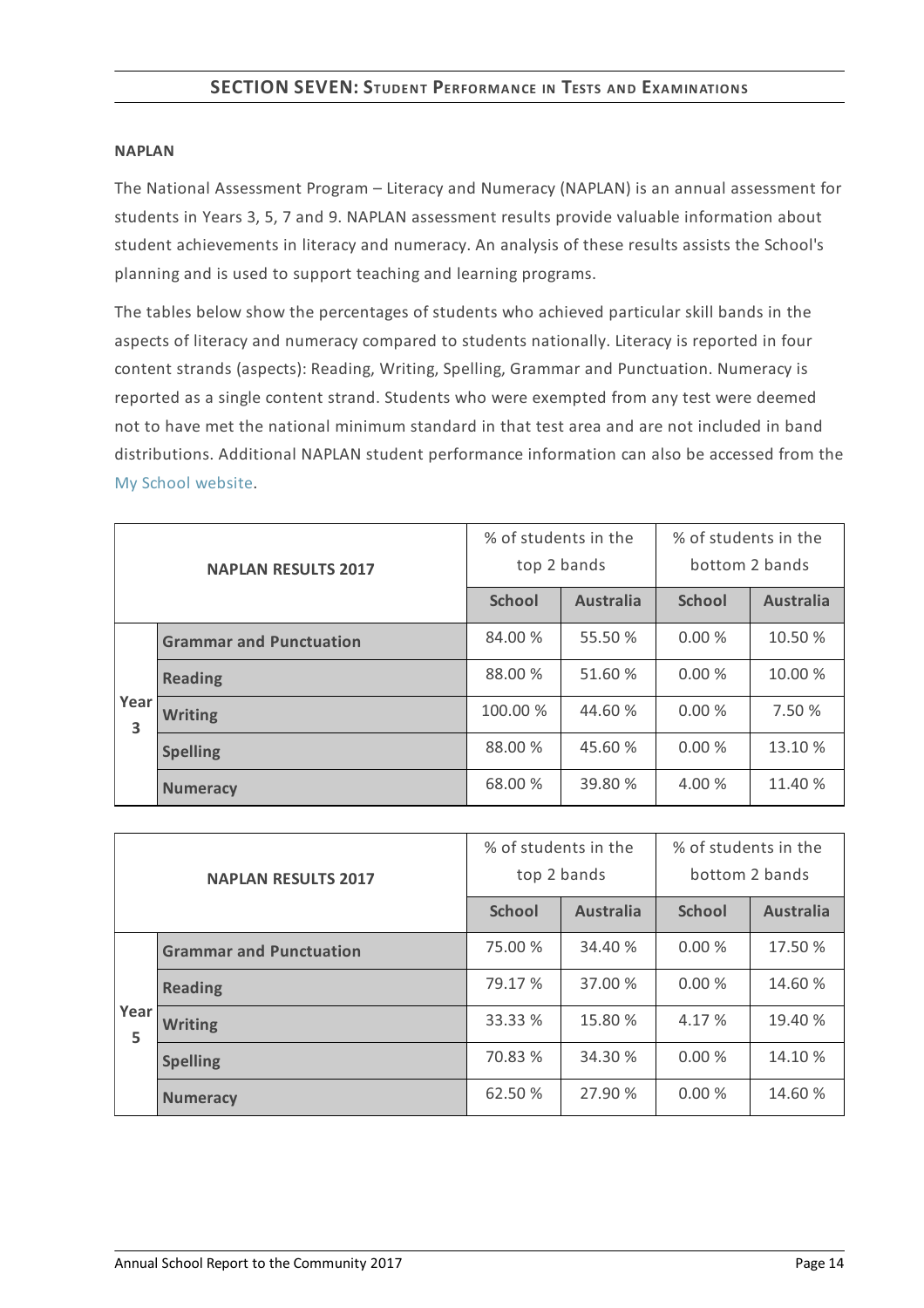#### **NAPLAN Comments**

Analysis of the 2017 NAPLAN data indicated a significant number of key strengths, while also assisting in the identification of future directions for growth. It is most pleasing to note the percentage of students achieving in the top two bands in both Year 3 and Year 5 was significantly above the National percentages in every test area. This trend has been seen consistently over many years for the School. A particularly outstanding achievement in 2017 was 100% of Year 3 students achieving in the top two bands for Writing and 84% or more of Year 3 students achieving in the top two bands for all other areas of Literacy. The Learning Support team work closely with all teachers to support students in most need. Evidence that this extra support works extremely well for our vulnerable students is indicated by very minimal school representation in the lower bands.

Year 5 data in the areas of Reading, Grammar and Punctuation and Spelling was also consistently strong with 70% or more students achieving in the top two bands. A dip in Year 5 Writing data for 2017 was mirrored in National data but closer analysis of the School's data will precipitate a renewed focus on text structure and language and cohesion particularly in the middle and upper primary years. This will further enrich the quality of student's work. PL for staff relating to moderation of student writing samples using the Literacy continuum and NAPLAN writing criteria will be a focus in 2018.

The Year 3 and Year 5 Numeracy data was also strong with the majority of students achieving in the top two bands. This is consistent with NAPLAN Numeracy performance in recent years. Whilst the implementation of the Extending Mathematical Understanding (EMU) program has developed students' conceptual understanding in the *number* strand, a closer analysis of Numeracy data has highlighted the need to further develop student mathematical thinking so that they can master more complex and challenging tasks. A professional learning focus for school leadership and Stage 3 teachers in 2018 will be their participation in the Encouraging Persistence, Maintaining Challenge (EPMC) Mathematics program facilitated by Dr Peter Sullivan (Monash University, Victoria) to further develop teacher capacity and student skills in this area.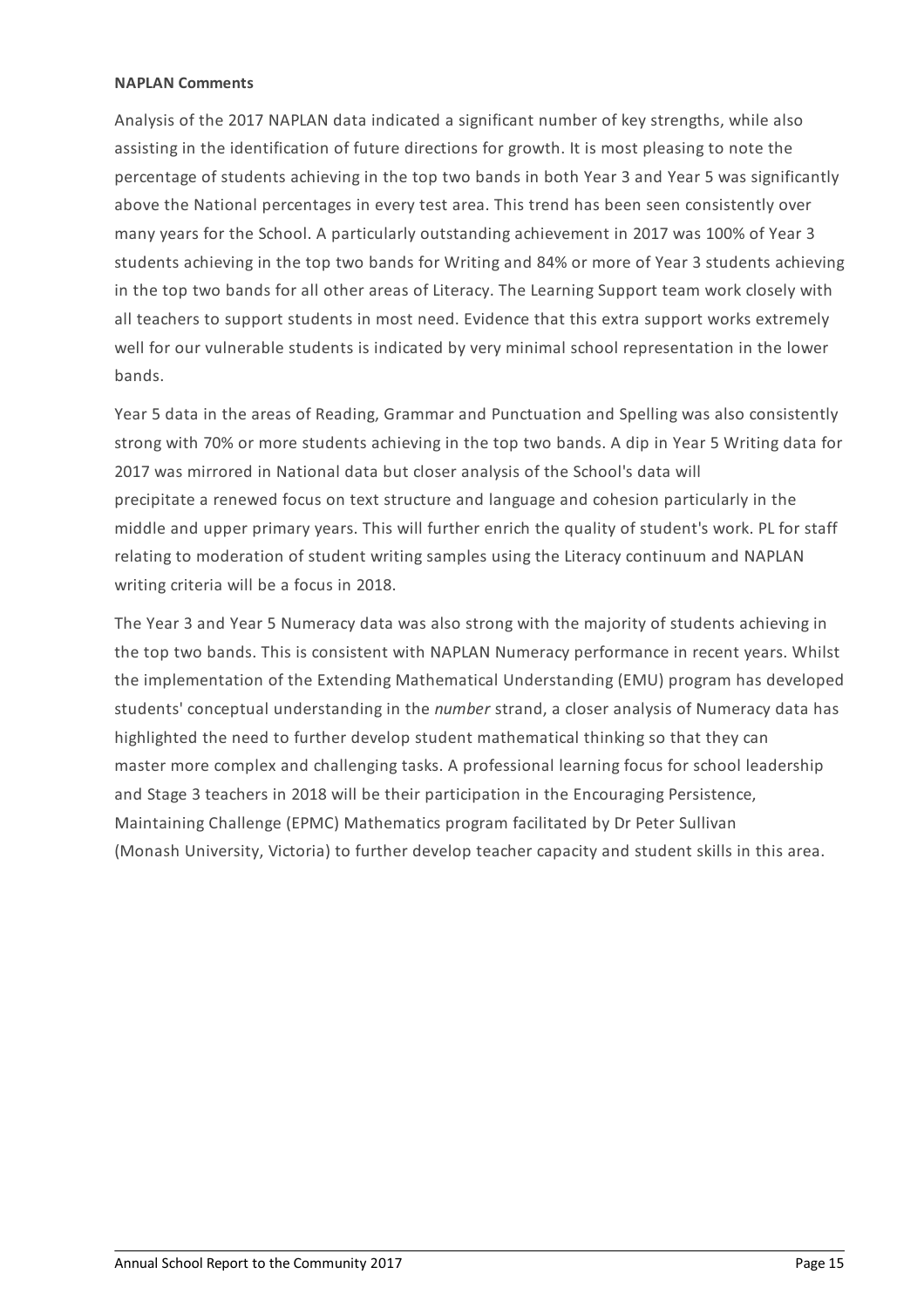## **Pastoral Care Policy**

The School's pastoral care and student wellbeing policies guidelines and procedures are informed by the *Pastoral Care Policy for [Diocesan](https://www.csodbb.catholic.edu.au/about/dsp-collection.cfm?loadref=125) Systemic Schools*. This policy is underpinned by the guiding principles from the *National Safe Schools [Framework](https://www.education.gov.au/national-safe-schools-framework-0) (2013) (NSSF)* that represent fundamental beliefs about safe, supportive and respectful school communities. These guiding principles emphasise the importance of student safety and wellbeing as a pre-requisite for effective learning in all Catholic school settings. The *Pastoral Care and Wellbeing Framework for Learning for the Diocese of Broken Bay Schools System* (the ['Framework'\)](https://www.csodbb.catholic.edu.au/studentwellbeing/dsp-default.cfm?loadref=140) utilises the NSSF ensuring that diocesan systemic schools meet the objectives of the NSSF at the same time as meeting the diocesan vision for pastoral care and wellbeing. The framework includes ten pathways that are intended to assist school communities create safe and supportive environments that foster positive relationships which enhance wellbing and learning for all students. Further information about this and other related policies may be obtained from the CSO [website](https://www.csodbb.catholic.edu.au/about/dsp-collection.cfm?loadref=125) or by contacting the CSO. There were no changes made to this policy in 2017.

## **Behaviour Management and Student Discipline Policy**

The School's policies and procedures for the management of student behaviour are aligned to the Behaviour Management and Student Discipline Policy for Diocesan Systemic Schools. Policies operate within a context of social justice, compassion, reconciliation and forgiveness. The dignity and responsibility of each person is promoted at all times along with positive student behaviours whilst ensuring the respect for the rights of all students and staff. Further information about this and other related policies may be obtained from the CSO [website](https://www.csodbb.catholic.edu.au/about/dsp-collection.cfm?loadref=125) or by contacting the CSO. There were no changes made to this policy in 2017. Note: the policy on the CSO website is the updated policy for implementation in 2018.

## **Anti-Bullying Policy**

The School's [Anti-Bullying](https://www.csodbb.catholic.edu.au/about/dsp-collection.cfm?loadref=125) guidelines and procedures are based on and informed by the *Anti-Bullying Policy for Diocesan Systemic Schools* and is aligned to the *Pastoral Care Policy for Diocesan Systemic Schools* and other related wellbeing policies and [guidelines.](https://www.csodbb.catholic.edu.au/about/dsp-collection.cfm?loadref=125) All students, their families and employees within Catholic education have a right to a learning and work environment free from intimidation, humiliation and hurt. Anti-Bullying policies support school communities to prevent, reduce and respond to bullying. Further information about this and other related policies may be obtained from the CSO [website](https://www.csodbb.catholic.edu.au/about/dsp-collection.cfm?loadref=125) or by contacting the CSO. Changes were made to this policy in 2017 to reflect evidence based practice and to clearly articulate roles and responsibilities of members of the school community.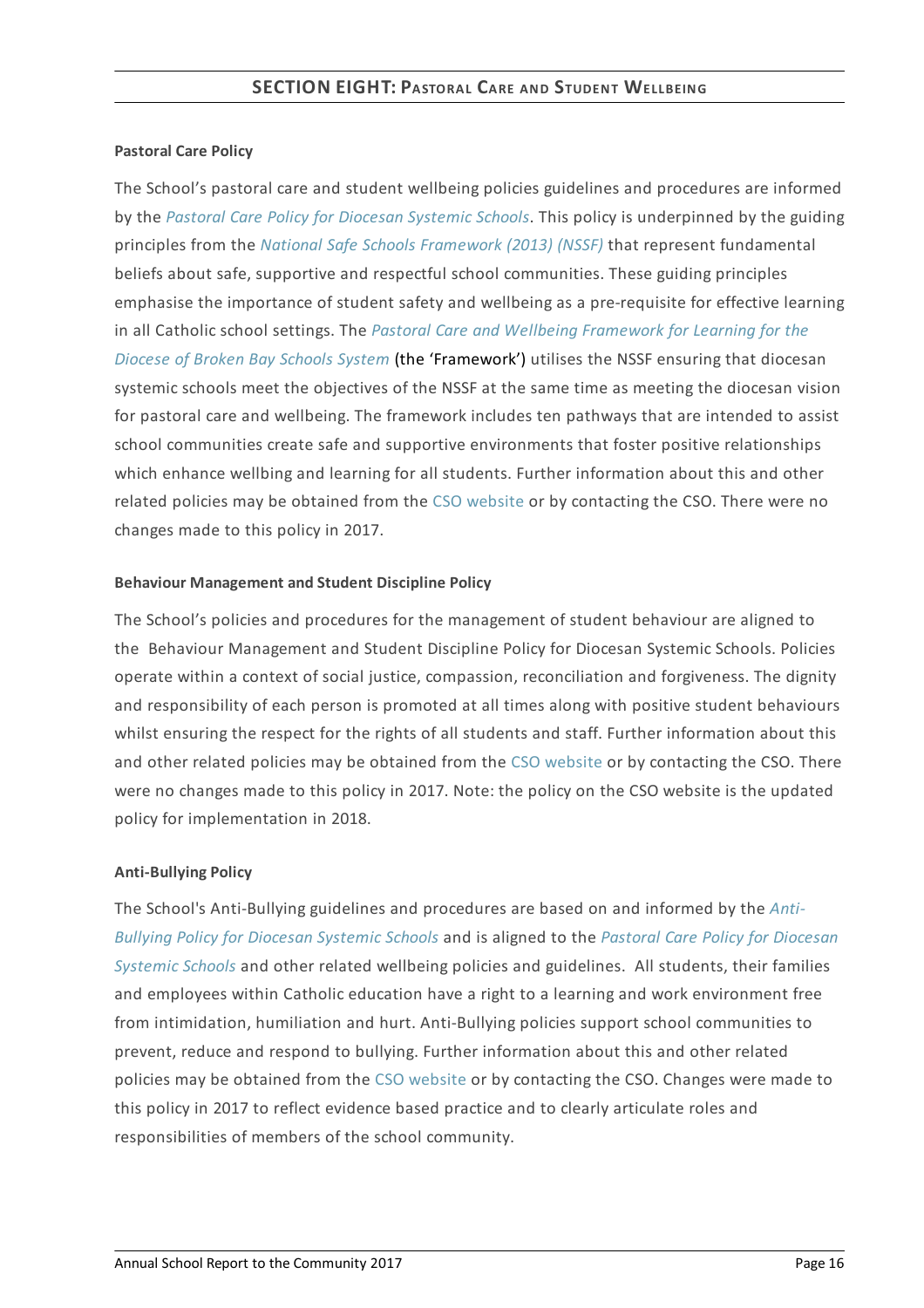## **Complaints Handling Policy**

The School follows the *[Complaints](https://www.csodbb.catholic.edu.au/about/dsp-collection.cfm?loadref=125) Handling Policy and Procedures for Diocesan Systemic Schools.* A distinctive feature of this policy is to ensure that complaints are addressed in a timely and confidential manner at the lowest appropriate management level in order to prevent minor problems or concerns from escalating. The expectation is that complaints will be brought forward and resolved in a respectful manner recognising the dignity of each person concerned in the process. The policy recognises that a number of more minor or simple matters can be resolved without recourse to the formal complaint handling process but rather, quickly and simply, by discussion between the appropriate people. Further information about this and other related policies may be obtained from the CSO [website](https://www.csodbb.catholic.edu.au/about/dsp-collection.cfm?loadref=125) or by contacting the CSO. There were no changes made to this policy in 2017.

## **Initiatives Promoting Respect and Responsibility**

The School's Pastoral Care Policy and practices are aligned with the Diocesan Pastoral Care Policy and are expressed through the implementation of the *KidsMatter* framework. In 2017, the School continued its commitment to *KidsMatter*, wellbeing and Restorative Justice practices and began work on Positive Behaviours for Learning (PBL). Staff, students and parents were involved in the development of the 'St Philip Neri PBL Matrix' which outlines the three overarching school rules: We are Respectful, We are Responsible and We are Life-Long Learners. The PBL framework will be officially launched in 2018 and will be supported by a mini merit system to reward and affirm students demonstrating positive behaviours.

To support our youngest students a Year 6 buddy is assigned to Kindergarten students when they begin school. The buddy takes care of the children as they settle into school life. Students in Year 5 complete a unit of work on leadership that develops concepts of service to others as outlined in the Gospels. They are then elected into leadership positions for the following year. The children in Years 3 to 5 are encouraged to elect leaders who display qualities such as honesty, positive behaviour, and encouragement of others as well as considering students who have upheld the School motto and demonstrated involvement in school life.

Through regular community outreach parents and staff have had the opportunity to respectfully consider those in need and recognise their responsibility to support others by sharing time and resources. These opportunities include *LeteFoho* support, sponsorship for *Helping at Home*, *Sock it to Poverty Mission* activity and *Gold Coin Lines*.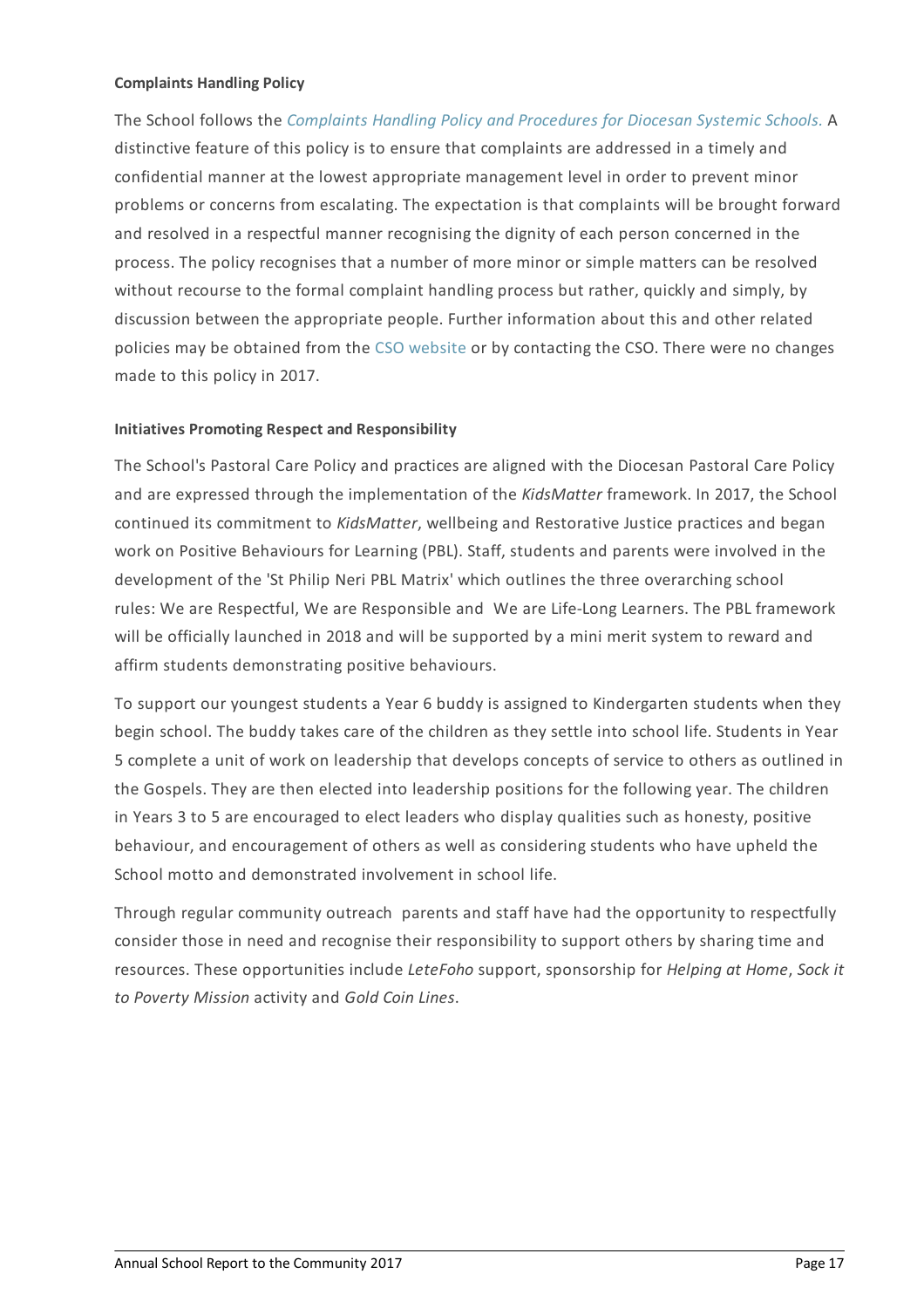Strategic planning ensures a common purpose and agreed values are established. In Broken Bay systemic schools, this common purpose and agreed values along with goals, targets and key improvement strategies are documented in the School Improvement Plan (SIP). This SIP is a three year planning document and is used to record the School's progress in working towards priorities for improvement in three domains: Mission, Pastoral Care, Learning and Teaching. School improvement planning is supported systemically by the Diocesan *Leading Learning* initiative. This initiative is research based and has been developed in partnership with the University of Auckland. Building on *Leading Learning* in the Learning and Teaching domain, the Diocesan *Learning Principles* guide improvement strategies toward high quality contemporary learning.

## **KeyImprovements Achieved**

The Annual Plan for 2017 was developed from the SIP 2015-2017. Key school initiatives for 2017 are outlined in three strategic domains in the Annual Plan. Detailed below are the achievements in each domain:

Catholic Mission

- quality teaching, and targeted assessments as an integral part of RE teaching and learning
- increased involvement in community and outreach programs; school leaders leading initiatives particularly for Lete Foho and include the SRC, Restorative Justice members in the process.

Learning and Teaching

- students are able to set goals to inform their learning pathway
- students have been provided with more opportunities to learn and apply appropriate digital technologies through the lens of STEM

Pastoral Care

- students are able to reflect and be guided by social, personal and emotional goals
- development of the whole school behavioural expectations matrix, the 'St Philip Neri PBL Matrix'.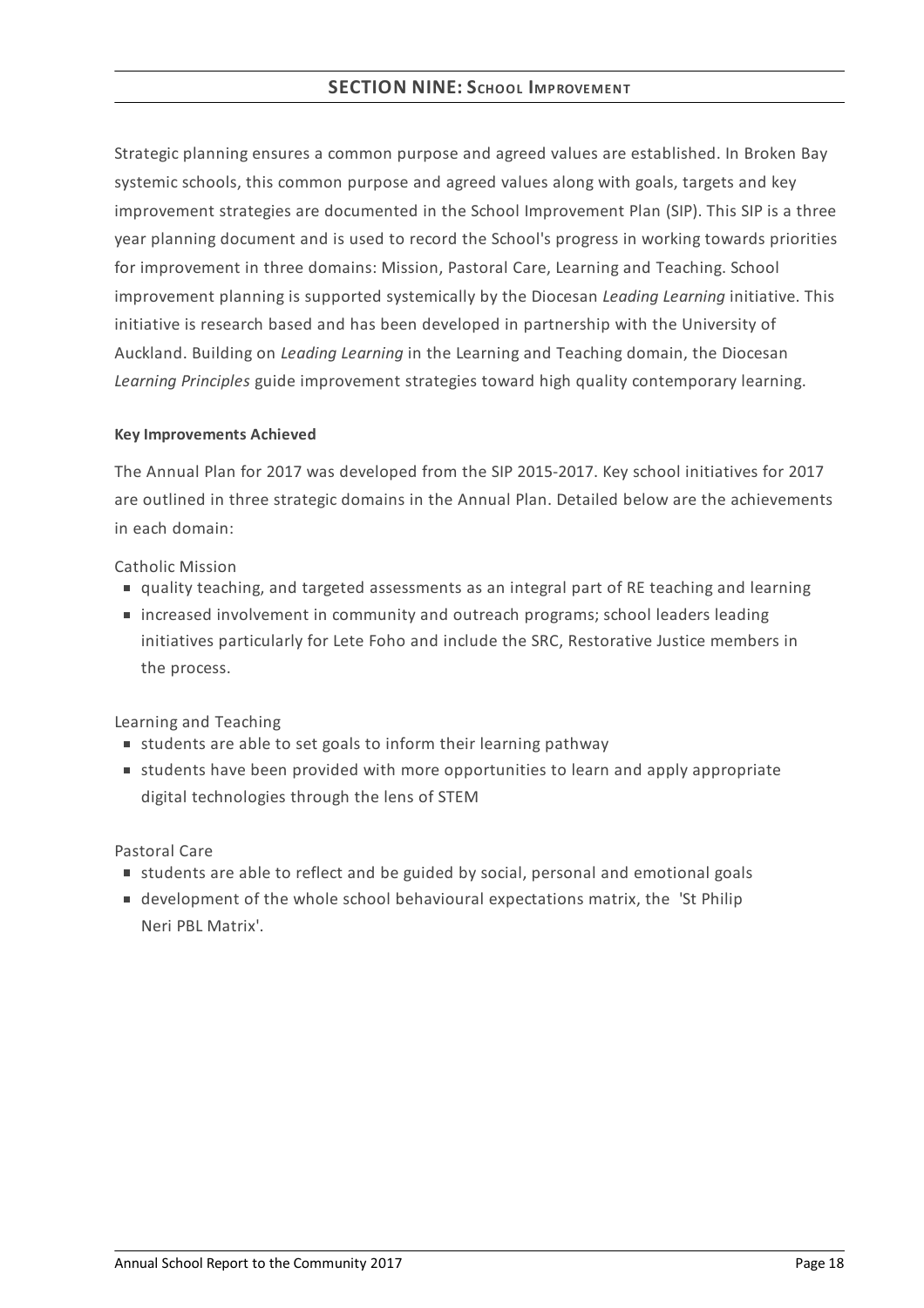## **Priority KeyImprovements for Next Year**

Following the School's 2017 review and the development of the 2018-2020 Strategic Plan, the School will work towards the following key improvements for 2018 in the following domains:

Catholic Mission

strengthen students' critical, creative and reflective thinking in RE through the development of assessment tasks that are aligned to the Quality Assessment Framework, allowing students to demonstrate knowledge at higher levels.

Learning and Teaching

- create a culture of challenging learning through the development of assessment tasks that enable students to demonstrate their knowledge at the higher levels (top 2 bands) against the common grade scale
- integrate ICLT capabilities into teaching and learning strategies as well as through assessment.

Pastoral Care

- launch the Positive Behaviours for Learning Framework, the 'St Philip Neri PBL matrix' and the student reward system
- map student skills according to the Social and Emotional (SEL) Learning continuum.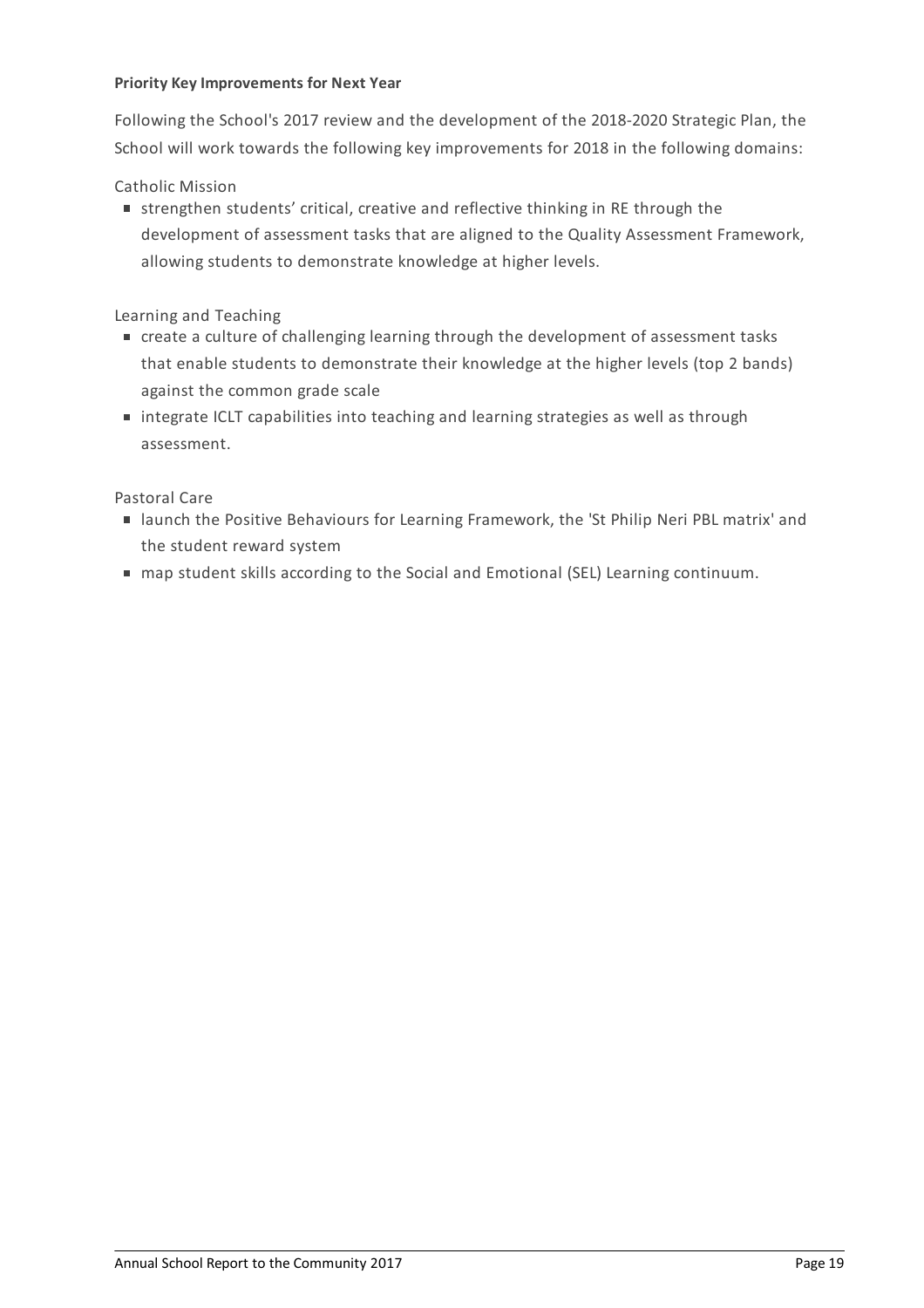# **SECTION TEN: COMMUNITY SATISFACTION**

The opinions and ideas of parents, students and teachers are valued and sought. Their suggestions are incorporated into planning for and achieving improved outcomes for students. This year, a variety of processes have been used to gain information about the level of satisfaction with the School from parents, students and teachers.

## **Parent Satisfaction**

Parents at the School are very enthusiastic, providing support for the staff and children. They express pride in this community and in the many outstanding achievements of the children. Parents have given feedback through discussion and interviews. Consistent strengths have been identified including the following:

- **wonderful welcoming community**
- focus on faith
- strong partnership between the School, parish and parents
- many good systems in place e.g. KidsMatter, Restorative Justice practices
- dedicated staff who have energy and enthusiasm
- strong academic results
- $\blacksquare$  many opportunities for students.

Throughout 2017, parents and carers have had opportunities to strengthen the partnership between home and school with information sessions offered in a range of areas including: supporting their child with Literacy; Mathematics - Introduction to EMU workshops; Cybersafety session offered with The [Cybersafety](https://thecybersafetylady.com.au/) Lady; Spirituality - Walking the Way Formation Session.

#### **Student Satisfaction**

The 2017 KidsMatter student wellbeing survey and student feedback to the panel as part of the 2017 School Review process indicated a high level of student satisfaction with the School. The introduction of KidsMatter has had a significant impact on the School over the past three years and students have indicated that the pastoral care and the high standard of teaching and learning provided to them was highly valued.

The KidsMatter survey also indicated that students really appreciated the nurturing approach of their teachers, the way they support them in the classroom and meet their learning needs. They also appreciated the friendships they had developed with their peers and the Year 6 Buddy Program that supports our youngest students in the first year of school. Students enjoyed the many opportunities to represent the school academically, in the sporting arena and through the performing arts. Many primary students are keen to join the choir and band and numbers continue to increase.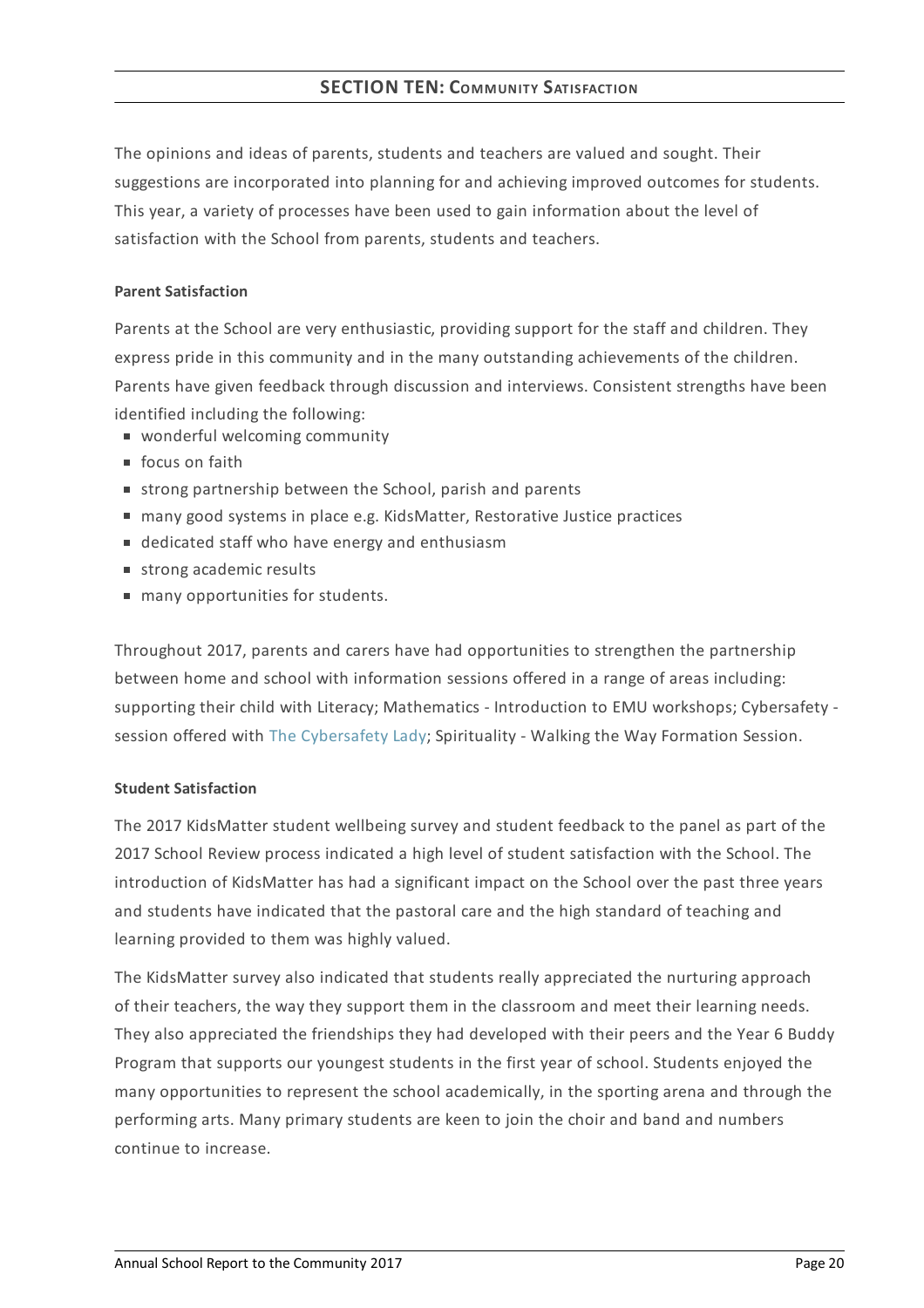## **Teacher Satisfaction**

Staff at the School include both experienced teachers and those in the early stages of their career. They see the value of the KidsMatter framework and have embraced the 'Sabbatical/ Wellbeing' week each term. Teacher leadership is high on the agenda with staff encouraged to contribute to the direction of the School. The recent School Review allowed teachers the opportunity to help set the School's learning direction.

In 2017, staff enthusiastically participated in *Cultures of Thinking* workshops and incorporated thinking routines into their classrooms. Teachers also had the opportunity to participate in PL in areas including Google classroom, Google suite, Seven Steps to Writing Success and STEM. They have also been supported by the CSO to attend external PL courses. All members of the teaching staff are actively involved in learning teams and meet on a regular basis to share their understandings around current pedagogy.